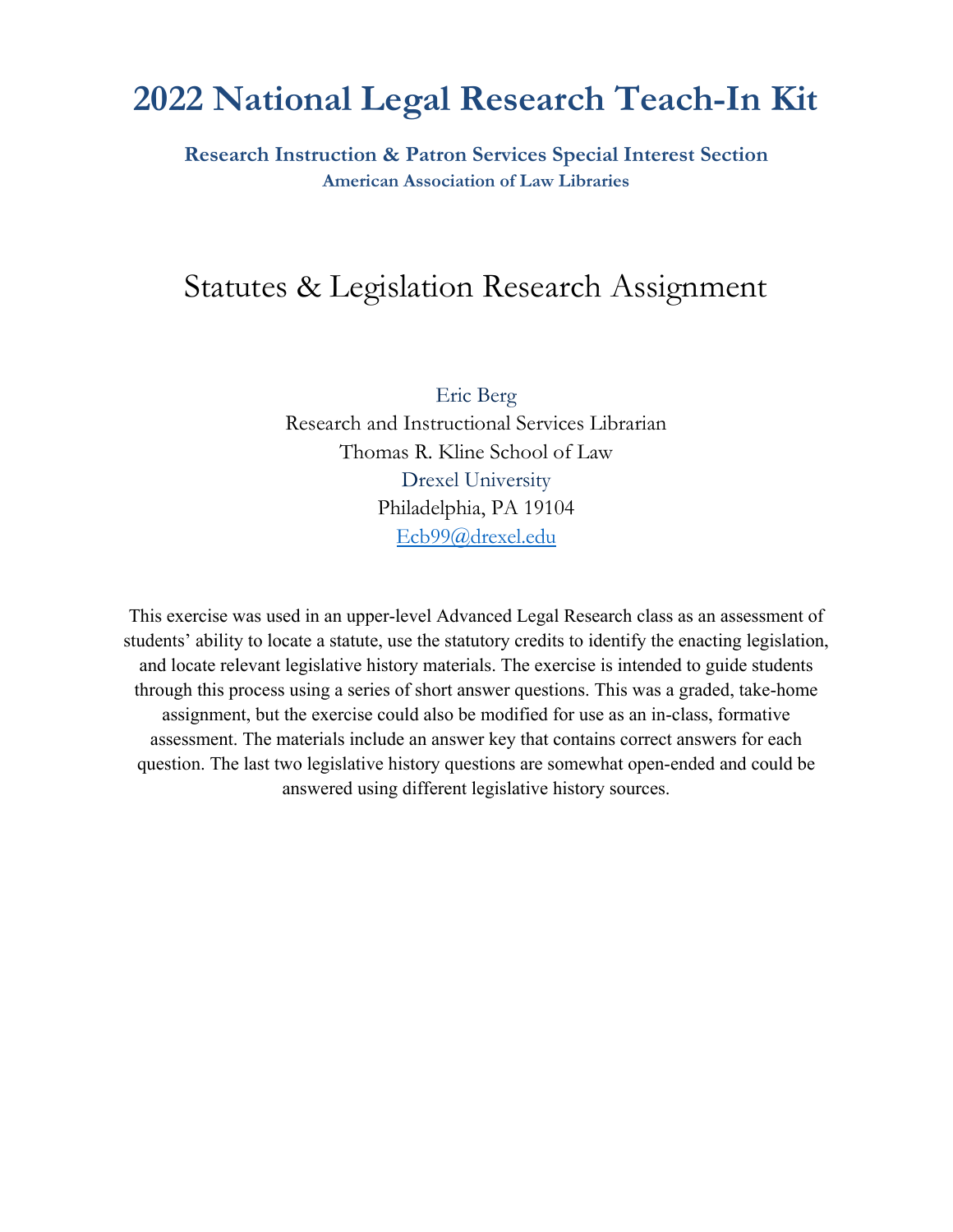## **Assignment 2: Statutes & Legislation**

**Your law firm represents Moe Exotic, the self-proclaimed "Leopard Prince." Moe runs an "off-the-radar" zoo in his backyard in Forty Fort, Pennsylvania. Moe has always wanted to own a leopon, a rare half-leopard, half-lion hybrid. Moe was excited to find a breeder in Malaysia who listed a litter of leopon cubs for sale on the dark web. Moe comes to your firm seeking advice on whether he can import a leopon into the United States. Provide your answers the following questions in correct Bluebook citation format.**

- 1. Brainstorm search terms. What key words and/or phrases will you use to search for a relevant statute? (1 point)
- 2. Find the section of the United States Code that defines which big cats are illegal to import. a. Describe how you found it, including any search strings. (1 point)
	- b. Provide the statutory citation and the text of the relevant definition (1 point)
- 3. Check the statutory credits of the U.S. Code section to find the act (slip/session law) that added the relevant definition. Cite the act pursuant to the Bluebook. (1 point)
- 4. What was the bill number of the act? (1 point)
- 5. Were there any related or companion bills? (1 point)
- 6. Why did Congress enact this legislation? Cite any relevant legislative history sources in support of your answer. (2 points)
- 7. Did the term "prohibited wildlife species" change during the legislative process? How and why? Cite any relevant legislative history sources in support of your answer. (2 points)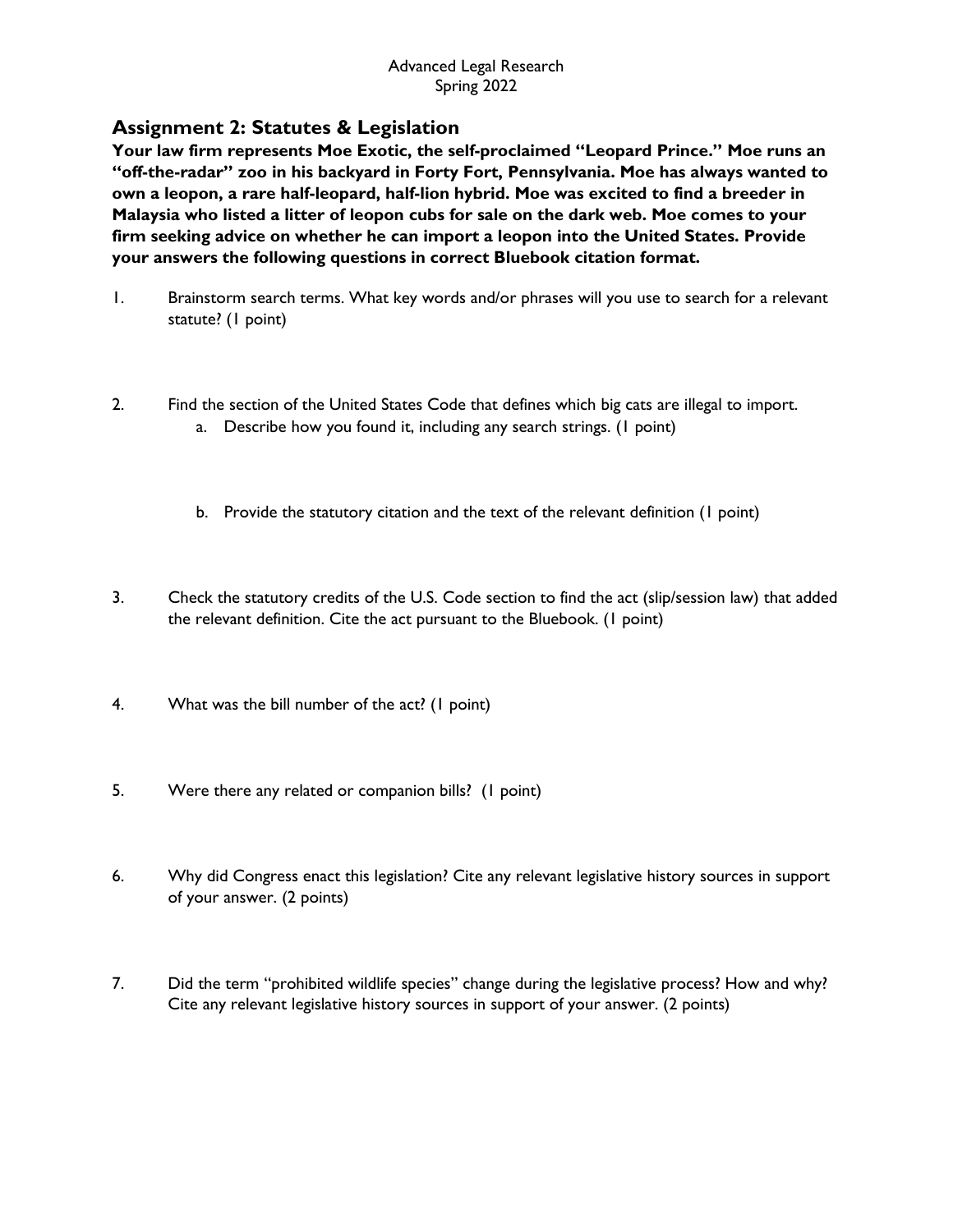## **Assignment 2: Statutes & Legislation**

**Your law firm represents Moe Exotic, the self-proclaimed "Leopard Prince." Moe runs an "off-the-radar" zoo in his backyard in Forty Fort, Pennsylvania. Moe has always wanted to own a leopon, a rare half-leopard, half-lion hybrid. Moe was excited to find a breeder in Malaysia who listed a litter of leopon cubs for sale on the dark web. Moe comes to your firm seeking advice on whether he can import a leopon into the United States. Provide your answers the following questions in correct Bluebook citation format.**

1. Brainstorm search terms. What key words and/or phrases will you use to search for a relevant statute? (1 point)

#### **There is no** *per se* **wrong answer to this question, but potential answers include:**

- **Animals**
- **Exotic animals**
- **Wildlife**
- **Big cat**
- **Lion**
- **Leopard**
- **Leopon**
- **Hybrid**
- **Import/importing/importation**
- **Malaysia**
- **Zoo**
- **Dark web**
- 2. Find the section of the United States Code that defines which big cats are illegal to import.
	- a. Describe how you found it, including any search strings. (1 point)

**There is no** *per se* **wrong answer to this question, but students should describe at least one search string or other approach. Potential answers include:**

- **I looked up "lion" in the United States Code Annotated Index.**
- **I searched the U.S. Code Annotated in Westlaw for** *lion /s leopard /s hybrid.*
- b. Provide the statutory citation and the text of the relevant definition (1 point)

## **"The term 'prohibited wildlife species' means any live species of lion, tiger, leopard, cheetah, jaguar, or cougar or any hybrid of such species." 16 U.S.C. § 3371(g).**

3. Check the statutory credits of the U.S. Code section to find the act (slip/session law) that added the relevant definition. Cite the act pursuant to the Bluebook. (1 points)

## **Captive Wildlife Safety Act, Pub. L. No. 108-191, 117 Stat. 2871 (2003).**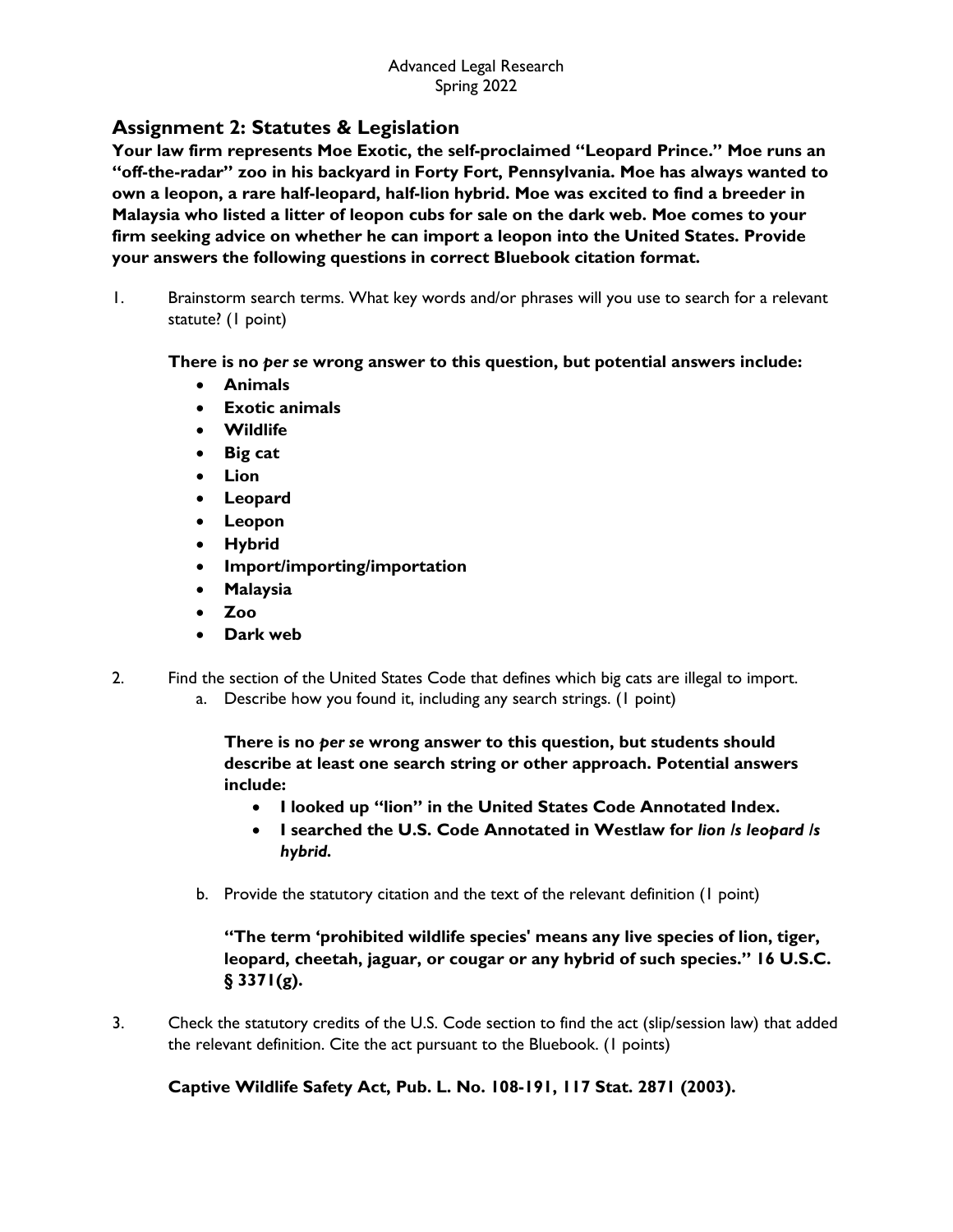4. What was the bill number of the act? (1 point)

**Captive Wildlife Safety Act, H.R. 1006, 108th Cong. (2003). <https://www.congress.gov/bill/108th-congress/house-bill/1006/>**

5. Were there any related or companion bills? (1 point)

**Captive Wildlife Safety Act, S. 269, 108th Cong. (2003). <https://www.congress.gov/bill/108th-congress/senate-bill/269>**

6. Why did Congress enact this legislation? Cite any relevant legislative history sources in support of your answer. (2 points)

**There is some flexibility in which source(s) students cite for this answer. Potential sources include the Congressional Record and two committee reports, [H.R. Rep.](https://www.congress.gov/108/crpt/hrpt269/CRPT-108hrpt269.pdf)  [No. 108–269](https://www.congress.gov/108/crpt/hrpt269/CRPT-108hrpt269.pdf) (2003) and [S. Rep. No. 108-172 \(2003\).](https://www.congress.gov/108/crpt/srpt172/CRPT-108srpt172.pdf)** 

#### **Sample answer:**

- **Congress enacted this legislation to address what they considered a growing problem of [unqualified] people wanting to buy exotic cats as pets and being unprepared and unable to care for the animals in the way they require as they grow. See 149 Cong. Rec. H11,444-45 (daily ed. Nov. 18, 2003).**
- **Specifically, co-sponsor Gilchrest noted that this leads to these animals ending up living in horrible conditions and being abandoned, sold, or killed. Id. at H11,444 (statement of Rep. Wayne Gilchrest).**
- **Other supporters of the bill also cited the occurrence of violent attacks by such animals and emphasized the need to prevent people who are not trained and properly equipped from being able to purchase these animals. Id. at H11,445 (statement of Rep. Howard McKeon).**
- **A report from the Committee on Resources accompanying the bill also provided some background and highlighted the extent of the problem with exotic cats: it noted that there were an estimated 12,000 tigers held in captivity in the United States, and only 500 of those were maintained by zoological institutions. H.R. Rep. No. 108-269, at 3 (2003). The report further noted the difficulty of caring for exotic animals privately, the lack of qualified veterinarians and other resources, the difficulty finding safe places to take the animals when they grow too large to keep as pets, and the unfortunate result that most of these animals end up "abandoned, killed, or harvested for their pelts and meat." Id.**
- 7. Did the term "prohibited wildlife species" change during the legislative process? How and why? Cite any relevant legislative history sources in support of your answer. (2 points)

**There is some flexibility in which source(s) students cite for this answer. Potential sources include the Congressional Record, two committee reports, [H.R. Rep. No.](https://www.congress.gov/108/crpt/hrpt269/CRPT-108hrpt269.pdf)**